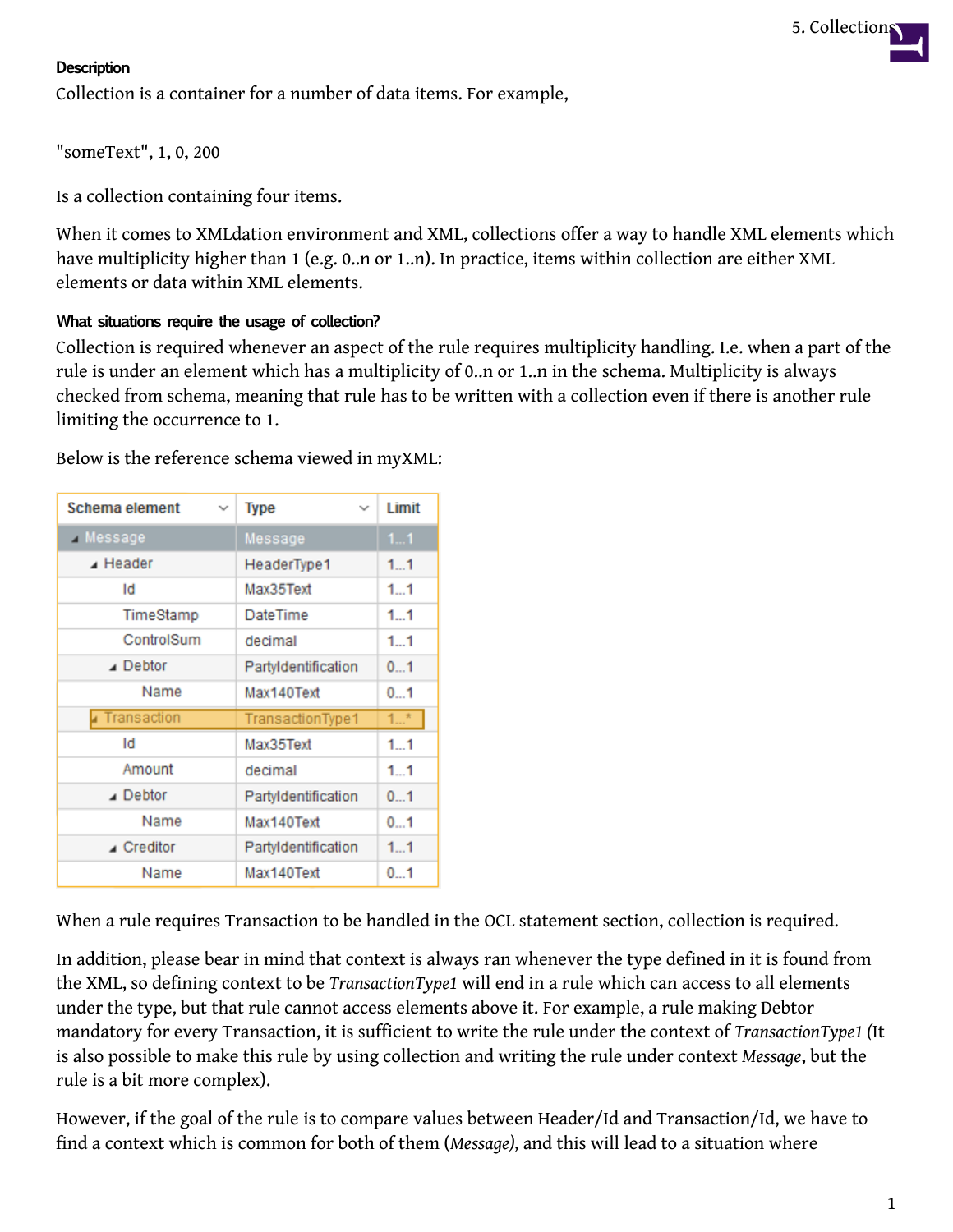Transaction / Id is under and occurrence number of 1..n. Therefore a collection is required.

# **Collection types**

Before handling collections, different collection types in OCL should be understood,

Collection types available are:

- Bag no order, may contain duplicates
- Set no order, duplicates removed
- OrderedSet ordered, duplicates removed
- Sequence ordered, may contain duplicates

Most frequently, Bag is the most adequate collection type for handling XML elements.

For example, let's assume we need a rule to put Transaction/Id under collection, and the inputted XML-file has the following values separated between several transaction occurrences:

- <Transaction><Id>testId-1
- <Transaction><Id>testId-2
- <Transaction><Id>AAA
- <Transaction><Id>AAA

Depicting the collection in a bag or in sequence would ensue following values in it. Bag would not necessarily have the exact order.

{"testId-1", "testId-2", "AAA", "AAA"}

Depicing the collection in set or in orderedSet would ensue the following values in it:

{"testId-1", "testId-2", "AAA"}

The amount of items is different in bag and set, as set does not contain duplicates. Therefore comparing the amounts within a bag and set is a good way to check whether a collection contains duplicates.

# **Example 1: Sum of values within collection**

An example scenario is that we need to calculate the sum of all Message/Transaction/Amount values and compare it to Message / Header / ControlSum value. Below is an image representation of the schema: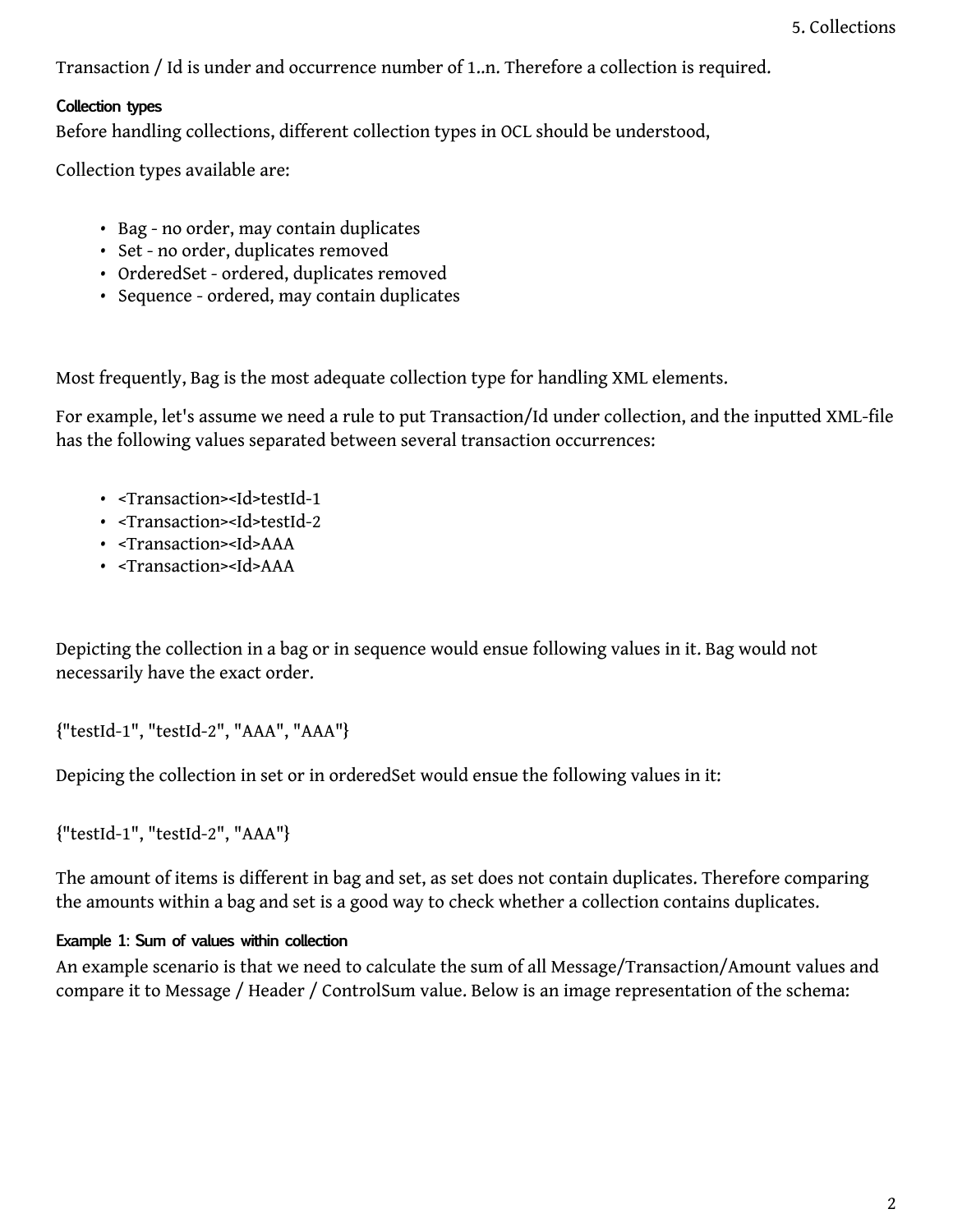| Schema element<br>$\checkmark$ | <b>Type</b><br>$\checkmark$ | Limit          |
|--------------------------------|-----------------------------|----------------|
| Message                        | Message                     | 11             |
| $\blacktriangle$ Header        | HeaderType1                 | 11             |
| Id                             | Max35Text                   | 11             |
| TimeStamp                      | DateTime                    | 11             |
| ControlSum                     | decimal                     | 11             |
| $\triangle$ Debtor             | Partyldentification         | 01             |
| Name                           | Max140Text                  | 01             |
| ⊿ Transaction                  | TransactionType1            | $1$ *          |
| Id                             | Max35Text                   | 11             |
| Amount.                        | decimal                     | 1 <sub>1</sub> |
| $\triangle$ Debtor             | Partyldentification         | 01             |
| Name                           | Max140Text                  | 01             |
| ⊿ Creditor                     | Partyldentification         | 11             |
| Name                           | Max140Text                  | 01             |

We cannot take the context *TransactionType1,* as it only gives us access for one singluar Amount element, and additionally we cannot access ControlSum with it. We have to select a common context for them both, *Message.*

From *Message*, it is fairly straightforward to target ControlSum, as the maximum occurrence numbers of ControlSum and all elements before it do not exceed one.

# self.Header.ControlSum

However, we need to target and get a collection of all the Amount elements within message. Targeting it similarly as ControlSum would not work: self.Transaction.Amount, because there may be multiple transaction elements within schema. OCL would not know which of the transaction elements to target.

Here we need to use collection and decide what is the best collection type for our scenario. Order of elements within collection does not matter in this case, so we don't have to use Sequence or OrderedSet. We have to have all elements from transaction and not to remove duplicates so we cannot use either of the sets. This leaves us with Bag (sequence would work here as well).

In order to put Transaction elements into a collection, we have to use a method for it. All the methods for putting an item into a collection consists of an arrow notation after relevant item, followed with "as" and the name for desired collection type. In other words the available methods creating all four collection types are

- $\cdot$  ->asBag()
- $\cdot$  ->asSet()
- - > as Sequence()
- - > as Ordered Set()

The relevant element in our case is Transaction, so OCL so far would be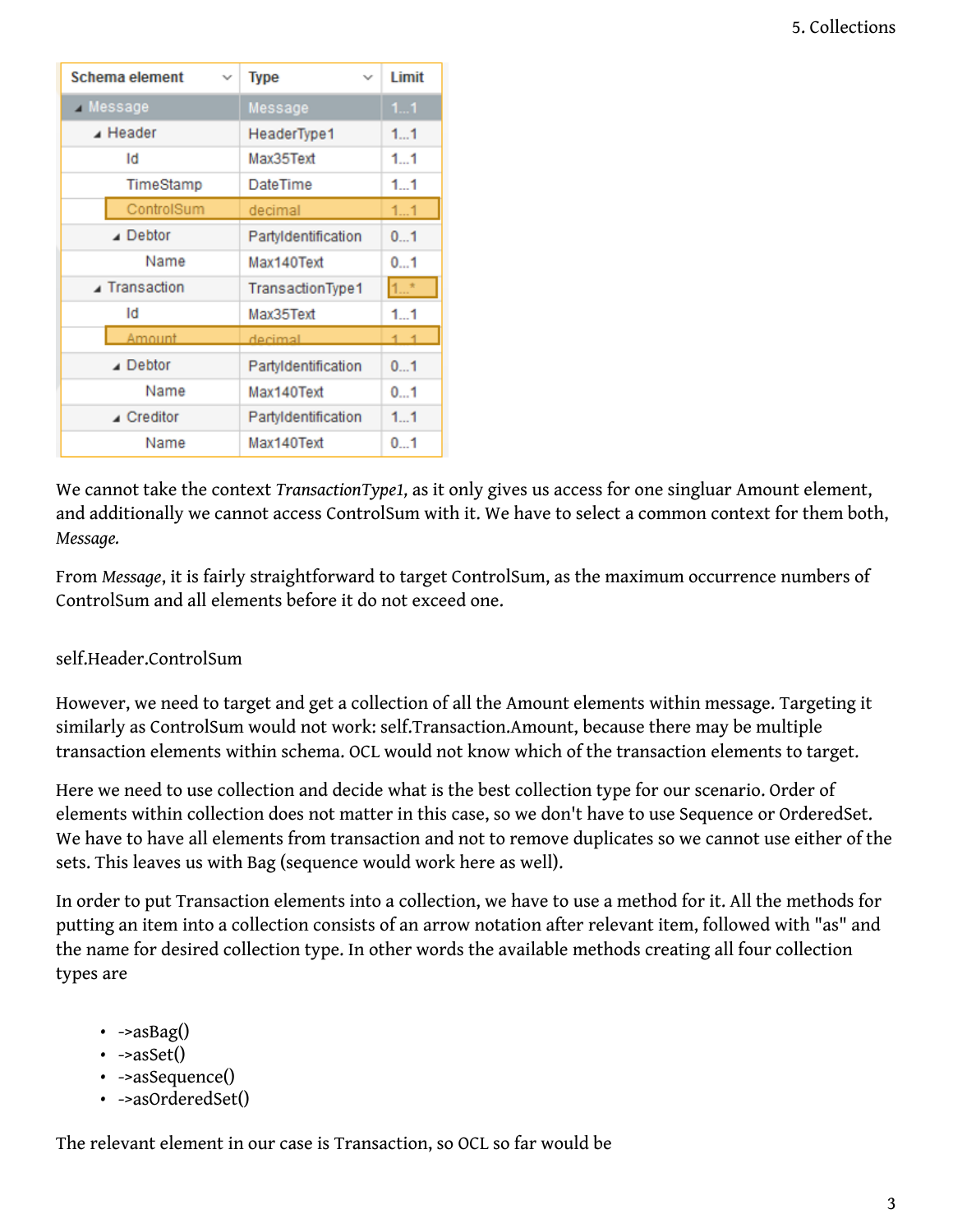self.Transaction->asBag()

Now we have a collection which contains all transaction elements, but we don't have an action for it yet. Now we need to target the exact element and use a method for calculating sum amount of all elements within collection, ->sum(). The next lines of OCL contain the full code for our rule

Context: Message OCL:

self.Header.ControlSum = self.Transaction->asBag().Amount->sum()

Please note, that the type of ControlSum and Amount is xs:decimal, so here we don't have to worry about conversion of types. Having a string data within element would already give an error from schema validation phase.

# **Example 2: Accessign a specific item within a collection**

In the above example we did not to handle individual items within a collection. When a rule requires handling individual elements, it can be done with methods accessing a collection, e.g. ->forAll() or ->exists(). In these cases, a statement returning a boolean must be inserted inside the brackets after the method and this statement is ran against every instance of collection.

Collection methods do not require stating the collection type, and XML content is handled as if it is a sequence.

For example, if we wanted to check whether at least one Transaction / Id is identical to Header / Id, we can write the rule as follows

Context: Message OCL:

self.Transaction->exists(transactionOcc | transactionOcc.Id = self.Header.Id)

Note the declaration of a variable, which is done after opening bracket of method and separated from the statement with vertical line, "|". The declared variable name here is "transactionOcc", and it depicts one occurrence of Transaction element. After the declaration, we are in a loop which goes through every item of Transaction. Here we can write the rest of the statement, to compare transaction Id to a header Id. Note that header Id is located from the context's point of view, even though statement is ran from inside transaction.

Below are definitions of two useful methods for handling individual items within a collection.

• *->exists()* returns true if **at least one** item in the collection returns true for the statement defined inside the brackets. Otherwise false is returned.

Additionally the element before ->exists() has to be present. Otherwise false is returned.

• *->forAll()* returns true if **all** items in the collection return true for the statement defined inside the